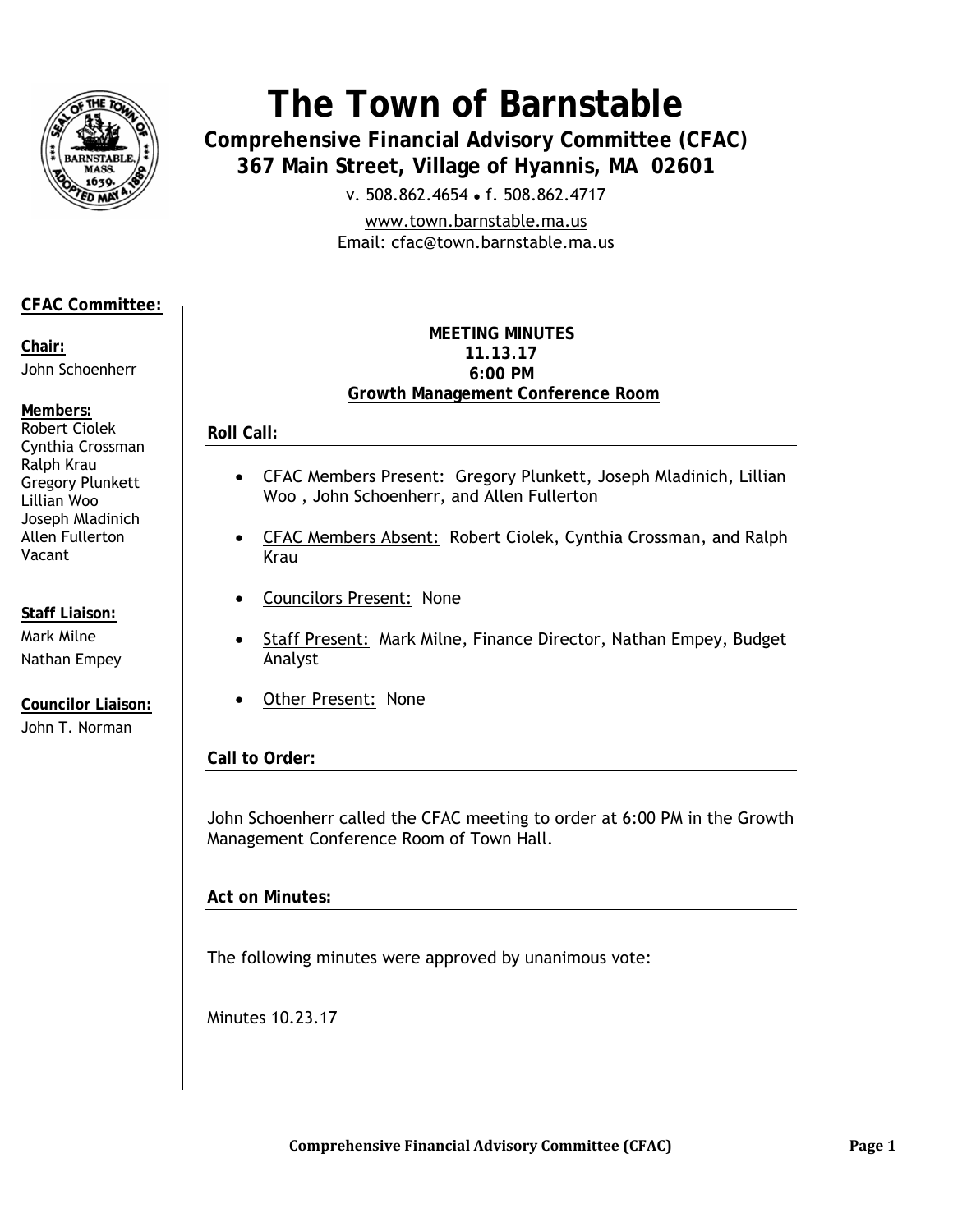#### **New Business:**

#### None

#### **Old Business:**

John S. reviewed with committee members the tax-exempt parcel list, which he noted most of the parcels are municipal and fire districts. Mark M. noted the list comes from our Vision system, which is coded by property type classification. Mark M. also noted there are roughly 1,700 tax-exempt properties out of 28,830 parcels in the Town of Barnstable, or less than 10% of all Town parcels. Mark M. noted tax-exempt properties account for \$1.2 billion in assessed value, which is different from market value. Mark M. noted the largest tax-exempt property on the list is the Cape Cod Hospital at \$125 million.

Gregory P. asked if there was any word on the ferry damage to the breakwater? Mark M. responded there's still confusion on who owns the breakwater, and that federal funds were used to create a portion of it. Mark M. also noted the ferry should have insurance, but who would pursue it?

John S. suggested we should reduce the data into something more workable. John S. asked what do our Town leases look like, noting the County was in the news for its leases. Mark M. responded all Town leases go through the request for proposal process. The Old Town Hall is being leased to the JFK museum. We also lease land to a horse farm, which the Town has restrictions on the use of that land for only a horse farm. Sand Neck leases land to cottages, which are privately owned. These privately own cottages bring about \$55,000 a year in revenue for the Sandy Neck enterprise fund. There is also the Lombard Trust that leases land to owners of buildings on the property, bringing \$150,000 a year in revenue to the trust. The YMCA is also on Town own land. Lillian W. asked how is revenue from the Town leases recognized? Mark M. responded the General Fund receives about \$140,000 a year, and \$300-400,000 for the trust funds, enterprise funds, and General Fund combined.

Mark M. noted the Cape Cod Hospital is the biggest consumer of utilities. John S. responded we'd need to know what resources the hospital is consuming, and not utilities. Mark M. responded probably the police and fire services, and that it would take a lot of time to measure those services. John S. asked what's the cost of service that we want compensation for? Mark M. responded we need to consider there may be a lot of fee services these non-for-profits are already paying for. John S. noted the hospital would be a complicated one because the police and fire go there often, not sure were the obligation would be.

Gregory P. asked what the East Bay Seaview avenue property of \$2.5 million is? Mark M. responded that's the Barnstable Land Trust. The land trusts purpose is to acquire open space for public use. John S. noted the Barnstable Land Trust does not consume any Town resources.

Allen F. asked is there any way to sort the list? Suggest removing entities such as fire, town, Barnstable Land Trust, and housing authority. John S. noted we could also total the assessed value. Mark M. responded that maybe we could get an understanding of what these institutions do? Lillian W. noted we could discuss these non-for-profits services and the services the Town provides to them.

Mark M. noted the assessing division reviews these tax-exempt forms annually to determine exempt eligibility. Mark M. noted we could review the PILOT 2007 report, and if we agree to eliminate charitable organizations. Mark M. noted the Barnstable Housing Authority is required by state to pay-in-lieu-of-taxes (PILOT). In addition, the Common Wealth of Massachusetts contributes in lieu of taxes on the cherry sheet. The state owns land in Barnstable with an assessed value of about \$86 million.

John S. asked could we track between years the growth in tax-exempt properties? Mark M. responded the assessing division does not track this. Mark M. noted Sturgis Charter School is expanding with the purchase of